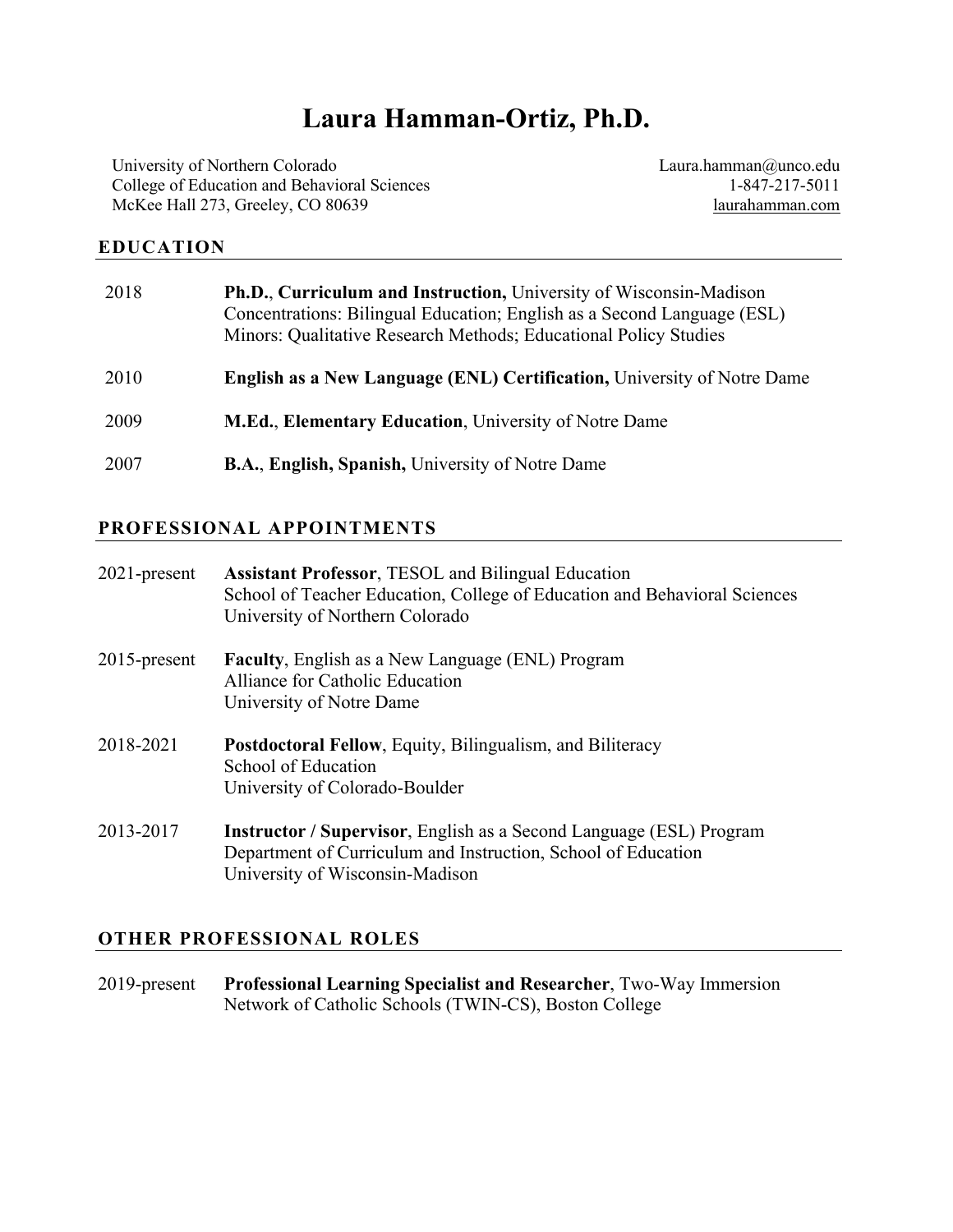## **PUBLICATIONS**

#### **In Preparation and Under Review**

**Hamman-Ortiz, L**. & Prasad, G. (in preparation). Expanding understandings of students' lingual identities in two-way immersion. *Journal of Language, Identity, and Education.*

**Hamman-Ortiz, L**., Santiago Schwarz, V., Snow Balderas, M.B., Hamm-Rodríguez, M., Stillman, J., & Gort, M. (in preparation). Centering writing instruction for emergent bilinguals in an era of accountability: Challenges and possibilities for teacher agency and learning. *Journal of Literacy Research*.

**Hamman-Ortiz, L**. (under review). Beyond binaries in two-way bilingual education: The promise of collaborative bilingual identity texts*.* In L. Shepard-Carey & Z. Tian (Eds.), *(Re)imagining the future of translanguaging pedagogies in classrooms through researcher-practitioner collaboration*. Multilingual Matters.

**Hamman-Ortiz, L.** (under review). Doing bilingualism in two-way immersion: Envisioning a critical translanguaging space. *International Multilingual Research Journal*.

**Hamman-Ortiz, L.,** Santiago Schwarz, V., Hamm Rodriguez, M., & Gort, M. (revise and resubmit). Engaging teachers in genre-based pedagogy for writing arguments: A case study of shifts in practice and understanding. *TESOL Quarterly*.

#### **Refereed Academic Journal Articles**

**Hamman-Ortiz, L**., & Palmer, D. (2020). Student perspectives on two-way bilingual education: Introduction to the special issue. *International Journal of Bilingual Education and Bilingualism*. https://doi.org/10.1080/13670050.2020.1819096

**Hamman-Ortiz, L**. (2020). Becoming bilingual in two-way immersion: Patterns of investment in a second-grade classroom. *International Journal of Bilingual Education and Bilingualism*, https://doi.org/10.1080/13670050.2020.1783637

Santiago Schwarz, V., & **Hamman-Ortiz, L**. (2020). Systemic functional linguistics, teacher education, and writing outcomes for U.S. English learners: A review of the literature. *Journal of Second Language Writing, 40*(100727), 1-12. https://doi.org/10.1016/j.jslw.2020.100727

**Hamman-Ortiz, L.** (2019). Troubling the "two" in two-way bilingual education. *Bilingual Research Journal*, *42*(4), 387–407. https://doi.org/10.1080/15235882.2019.1686441

**Hamman, L.** (2018). Translanguaging and positioning in dual language immersion: A case for criticality. *Language and Education*. *32*(1), 21-42. https://doi.org/10.1080/09500782.2017.1384006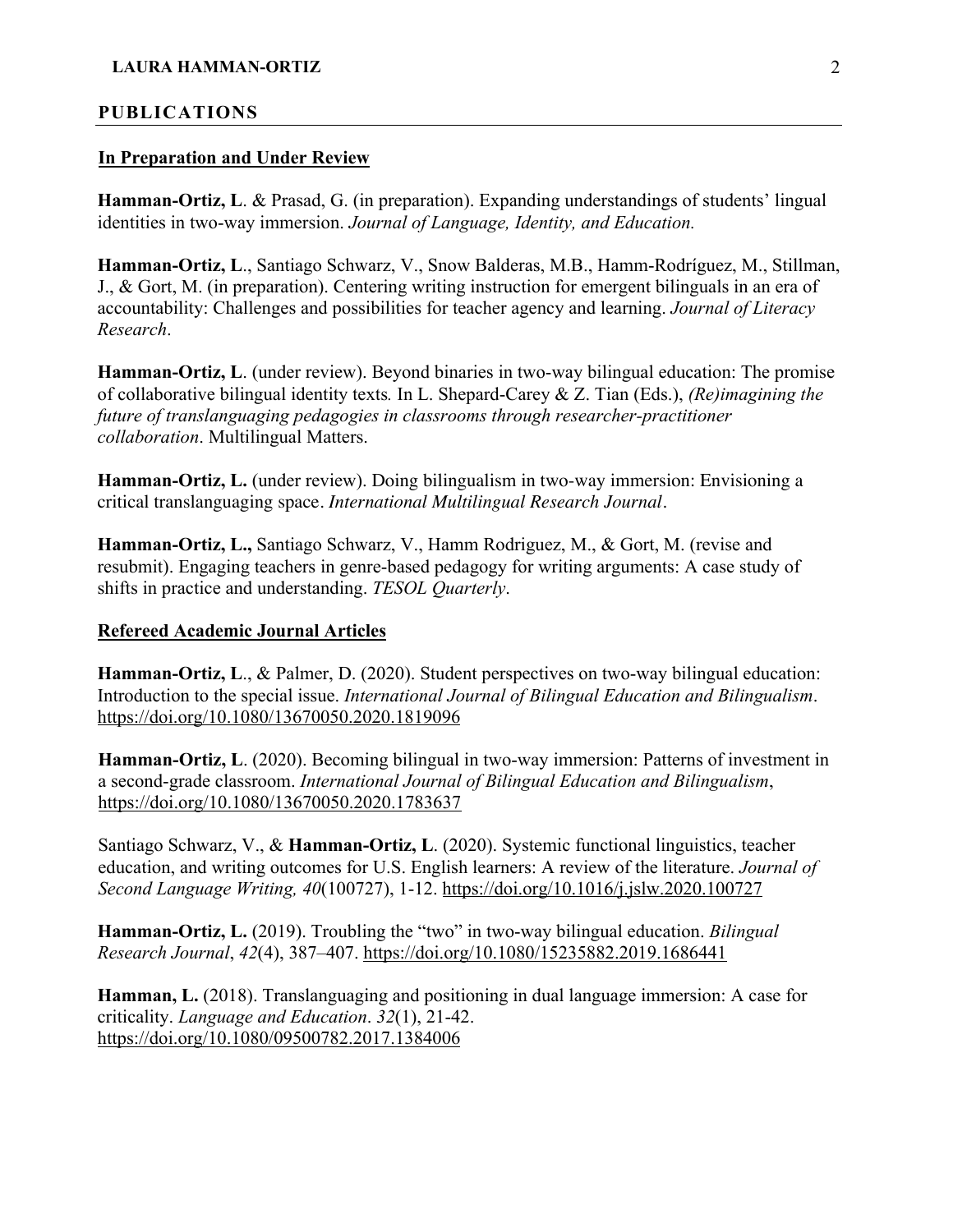Compton-Lilly, C., Papoi, K., Venegas, P., **Hamman, L**., & Schwabenbauer, B. (2017). Intersectional identity negotiation: The case of young immigrant children. *Journal of Literacy Research*. *49*(1), 115-140. https://doi.org/10.1177/1086296X16683421

## **Books**

Compton-Lilly, C., Shedrow, S., Hagerman, D., **Hamman-Ortiz, L**., Chi, Y.K., Kim, J., Lee, S.Y., Papoi, K., Quast, E., Ward, B., Zheng, B. (under contract) *Immigrant children becoming literate: The first five years*, Routledge.

#### **Book Chapters**

Bernstein, K. & **Hamman-Ortiz, L**. (2019) Bilingualism and multilingualism*.* In S. Laviosa & M. González-Davies. *The Routledge Handbook of Translation and Education*. New York, NY: Routledge.

**Hamman, L**. (2018). Bilingualism for all?: Interrogating language and equity in dual language education in Wisconsin*.* In J. A. Crandall & K. M. Bailey (Eds.), *Global perspectives on educational language policies* (pp. 141-152). New York, NY: Routledge.

Compton-Lilly, C., Papoi, K., Shedrow, S., & **Hamman, L**. (2017). Longitudinal case study research: Understanding literacy and identity practices of children in immigrant families in the American Mid-west. *SAGE Research Methods Cases*.

#### **Practitioner-Oriented Publications and Blogs**

**Hamman, L.** (2021, September). Language and culture portraits. Blog series: Honoring and leveraging students' home languages in the classroom. Center for Literacy Education. Institute for Educational Initiatives, University of Notre Dame. https://iei.nd.edu/initiatives/notre-dame-centerfor-literacy-education/news/language-and-culture-portraits

**Hamman, L.** (2021, September). I am my language. Blog series: Honoring and leveraging students' home languages in the classroom. Center for Literacy Education. Institute for Educational Initiatives, University of Notre Dame. https://iei.nd.edu/initiatives/notre-dame-centerfor-literacy-education/news/honoring-and-leveraging-students-home

**Hamman-Ortiz, L. (**2019, December). Unpacking translanguaging. Building bridges for ELLs. *Educational Leadership*. *77*(4), 64-66. ASCD. https://www.ascd.org/el/articles/unpackingtranslanguaging

**Hamman-Ortiz, L**. (2019, February). Rethinking effective writing instruction for English learners: The promise of genre-based pedagogy. Center for Literacy Education Blog. Institute for Educational Initiatives. University of Notre Dame. https://iei.nd.edu/initiatives/notre-dame-centerfor-literacy-education/news/rethinking-effective-writing-instruction

**Hamman, L**., Beck, E., & Donaldson, A. (2018, August) A pedagogy of translanguaging. *Language Magazine*, 36-39. https://www.languagemagazine.com/2018/09/10/a-pedagogy-oftranslanguaging/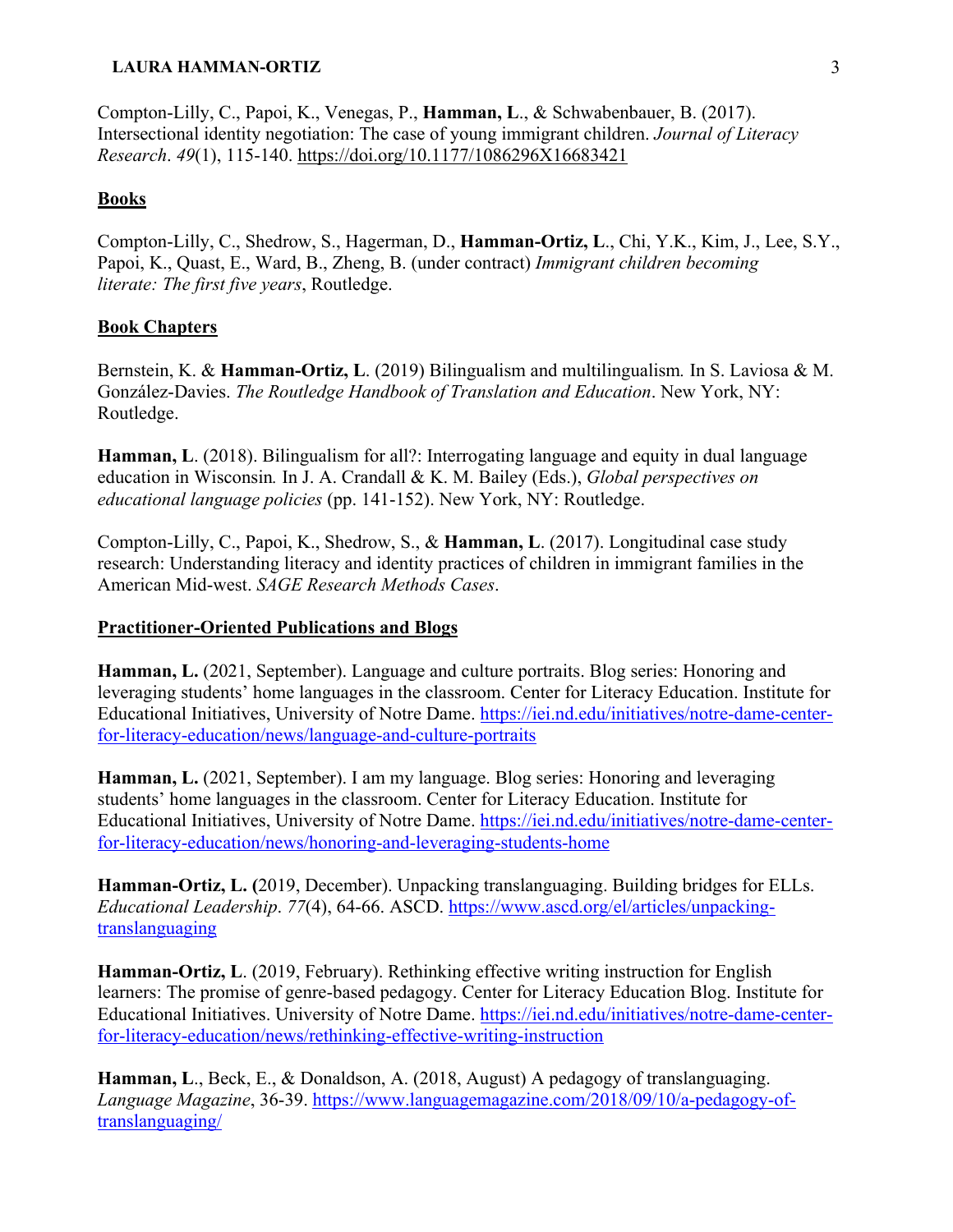#### **AWARDS AND HONORS**

| $2018$ -present | Coyle Fellow, Center for Literacy Education, University of Notre Dame<br>Fellowship identifies and supports promising early career scholars in advancing<br>equity-oriented literacy research.                                              |
|-----------------|---------------------------------------------------------------------------------------------------------------------------------------------------------------------------------------------------------------------------------------------|
| 2019            | <b>Outstanding Dissertation Award, Bilingual Education Research Special Interest</b><br>Group, American Educational Research Association (AERA)                                                                                             |
| 2019            | <b>Outstanding Dissertation Award, National Association for Bilingual Education</b><br>(NABE)                                                                                                                                               |
| 2015-2018       | <b>TEACH Academy Future Faculty Partner, University of Wisconsin-Madison</b><br>Award recognizes excellence in teaching in higher education; candidates for the<br>TEACH Academy are nominated by their undergraduate or graduate students. |

#### **FUNDED RESEARCH**

Gort, M., **Hamman-Ortiz, L.** & Santiago Schwarz, V. (2019-2021). Role: Co-PI. "Demystifying the Genres of Schooling: Engaging Elementary Bilingual Teachers and Learners in Genre-Pedagogy Study and Practice." (Gort, PI). Spencer Small Research Grant (\$50,000), Spencer Foundation.

Gort, M., **Hamman-Ortiz, L.** & Santiago Schwarz, V. (2019-2020). Role: Co-Investigator. "Partnering with Bilingual Educators to Improve Writing Instruction and Outcomes for Low-Income, Latinx English Learners." (Gort, PI). School of Education Place-based Partnership Seed Awards (\$20,000), University of Colorado-Boulder

Gort, M., **Hamman-Ortiz, L.** & Santiago Schwarz, V. (2018-2020) Role: Co-Investigator. "Improving Writing Instruction for Colorado English Learners." (Gort, PI). Women Investing in the School of Education (WISE; \$18,300), University of Colorado-Boulder

**Hamman, L.** (2017). "Reframing the Language Separation Debate: Language, Identity, and Ideology in Two-Way Immersion." Phi Kappa Phi Dissertation Fellowship (\$10,000). Awarded to 10 Ph.D. candidates nationally across all disciplines.

**Hamman, L.** (2017). Reframing the Language Separation Debate: Language, Identity, and Ideology in Two-Way Immersion." *Language Learning* Dissertation Grant (\$2,000). Awarded to 22 Ph.D. candidates nationally.

**Hamman, L.** (2016). "Reframing the Language Separation Debate: Language, Identity, and Ideology in Two-Way Immersion." National Federation of Modern Language Teachers' Association / *Modern Language Journal* Dissertation Award (\$2,500). Awarded to 3 Ph.D. candidates nationally.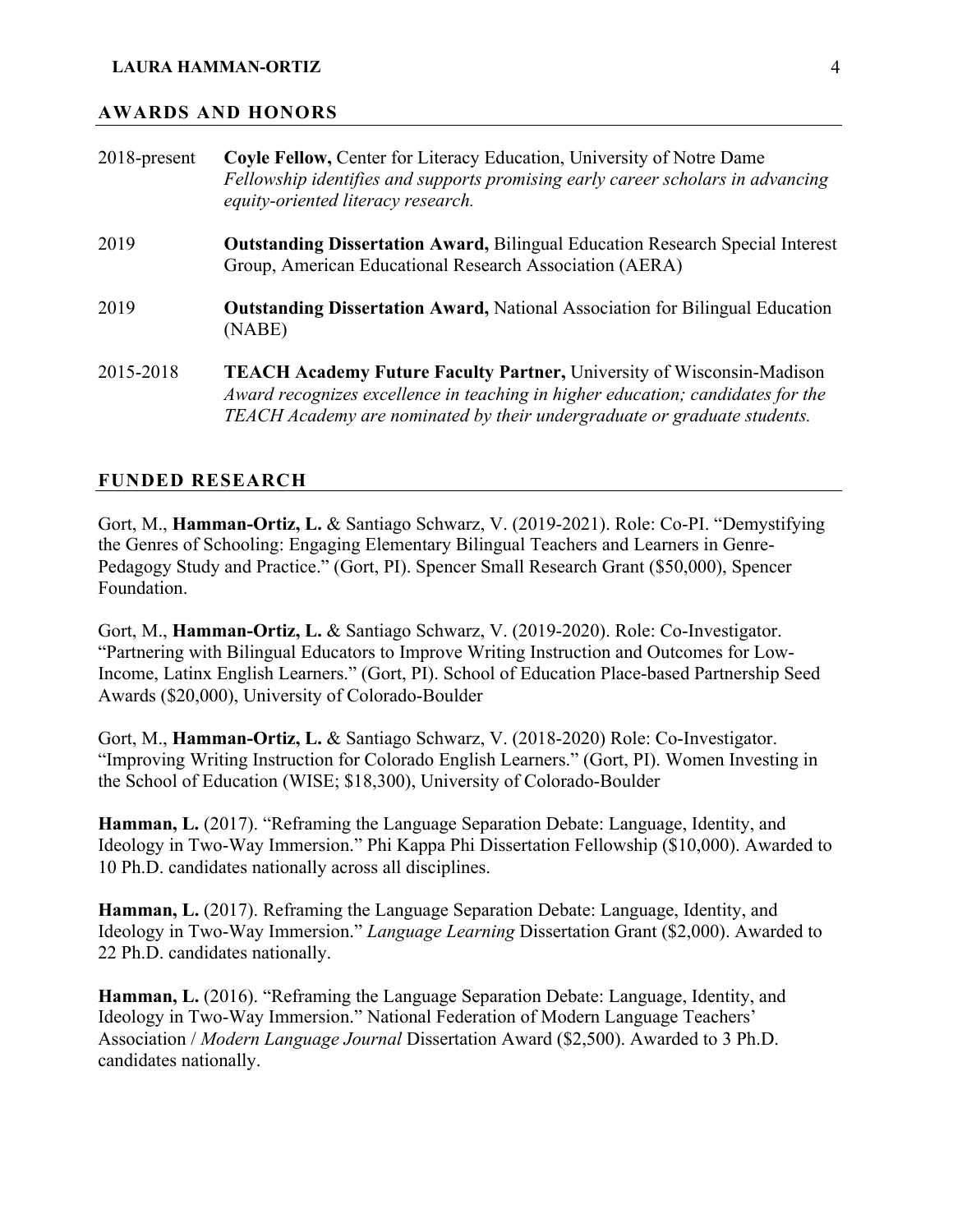**Hamman, L.** (2016). "Reframing the Language Separation Debate: Language, Identity, and Ideology in Two-Way Immersion." The International Research Foundation (TIRF) for English Language Education Doctoral Dissertation Grant (\$1,500). Awarded to 20 Ph.D. candidates nationally.

# **OTHER GRANTS AND FELLOWSHIPS**

#### **International Study Awards**

- 2016 Tinker Nave Fellowship, LACIS Program, University of Wisconsin-Madison, Research in Mexico (\$2,500)
- 2016 Phi Kappa Phi Zillman Summer Research Award, University of Wisconsin-Madison, Research in Mexico (\$800)
- 2014 Foreign Language & Area Studies (FLAS) Award, University of Wisconsin-Madison, Portuguese Study in Brazil (\$5,000)
- 2013 Mellon Recruitment Award, University of Wisconsin-Madison, Research and Study in Uganda (\$5,000)

# **Conference Travel Awards**

- 2018 Conference Travel Grant, C&I Program Committee, UW-Madison (\$269)
- 2018 SRGC Conference Presentation Funds, Graduate School, UW-Madison (\$1,200)
- 2018 AERA Bilingual Education Research SIG Graduate Student Travel Award (\$500)
- 2017 Professional Development Travel Grant, TESOL (\$200)
- 2016 SRGC Conference Presentation Funds, Graduate School, UW-Madison (\$600)
- 2016 Conference Travel Grant, C&I Program Committee, UW-Madison (\$230)
- 2016 ESL/EFL Professional Travel Grant, TESOL Awards Committee (\$1,500)
- 2015 SRGC Conference Presentation Funds, Graduate School, UW-Madison (\$600)
- 2015 Conference Travel Grant, C&I Program Committee, UW-Madison (\$250)
- 2015 Tourism Toronto Student Travel Grant, TESOL Awards Committee (\$500)

## **INVITED TALKS**

- 2021 **Hamman-Ortiz, L.,** & Prasad, G. "Beyond Bilingualism: A Linguistically Expansive Orientation to Identity and Pedagogy in Two-Way Immersion." Invited webinar for the Georgia State University webinar series with the Center for Transnational and Multilingual Education. Oct. 24. (forthcoming)
- 2021 **Hamman-Ortiz, L.**, & Palmer, D. (co-organizers) "Identity and Two-Way Bilingual Education: Considering Student Perspectives." Invited webinar for the Bilingual Education Research Special Interest Group of the American Educational Research Association. Jan 22.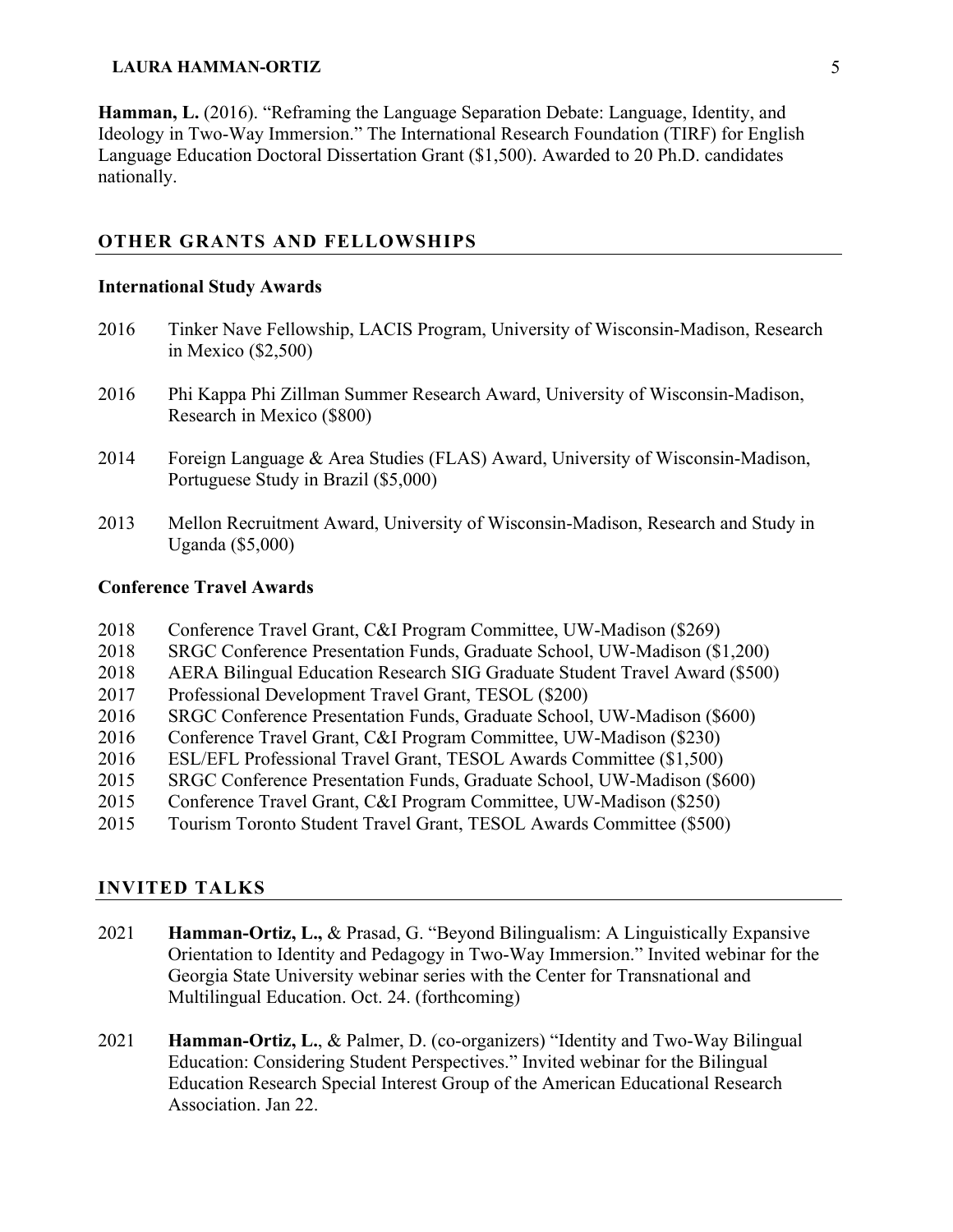- 2020 **Hamman-Ortiz, L**. "Softening and Transcending the Boundaries of Language: A Critical Reframing of English Language Teaching." Invited Speaker at the International Seminar of the Association of Brazilian English Teachers (ABRALITEC). English Language Specialist, U.S. Department of State. Nov. 26.
- 2019 **Hamman-Ortiz, L**. "Fostering Spaces to *Do* Bilingualism: The Promise of Collaborative Bilingual Identity Texts." Invited Research Talk, Boston College. Nov. 7.
- 2019 **Hamman-Ortiz, L.** & Santiago Schwarz, V. "Demystifying academic writing for emergent bilingual students: An exploration of genre pedagogy." BUENO Lunchtime Speaker Series, University of Colorado-Boulder. Sept 25.
- 2019 **Hamman-Ortiz, L**. "Fostering culturally and linguistically responsive classrooms" University of Northern Colorado, Guest Lecture. Sept 24.
- 2018 **Hamman-Ortiz, L**. "Supporting culturally and linguistically diverse students" University of Northern Colorado, Guest Lecture. Oct 30.
- 2018 **Hamman, L**. "Bilingualism for all?: Interrogating language and equity in dual language education in Wisconsin." Invited paper, The International Research Foundation (TIRF) for English Language Education. Teaching English to Speakers of Other Languages (TESOL). Chicago, IL. March 27-30.
- 2018 **Hamman, L.** "Graduate student advocacy in AAAL: Supporting, sustaining, and transforming." Colorado State University, Invited speaker for the TEFL/TESL Student Association (TTSA) Advocacy Week, Feb 26.
- 2016 **Hamman, L**. "Total participation teaching." University of Wisconsin-Madison, Future Faculty Partner Brown Bag Series. Nov 1.

#### **CONFERENCE ACTIVITY**

#### **Panels Organized**

- 2021 **Hamman-Ortiz, L.,** & Santiago Schwarz, V. (co-organizers) "Writing Instruction across Bilingual Education Contexts: Mapping the Landscape and Illuminating Promising Practices." American Educational Research Association (AERA). April 2021.
- 2021 **Hamman-Ortiz, L.,** & Tian, Z. (co-organizers) "Crafting (Critical) Translanguaging Spaces in Dual Language Immersion: Leveraging Students' Multilingualism for Transformative Learning." American Association for Applied Linguistics (AAAL). March 2021.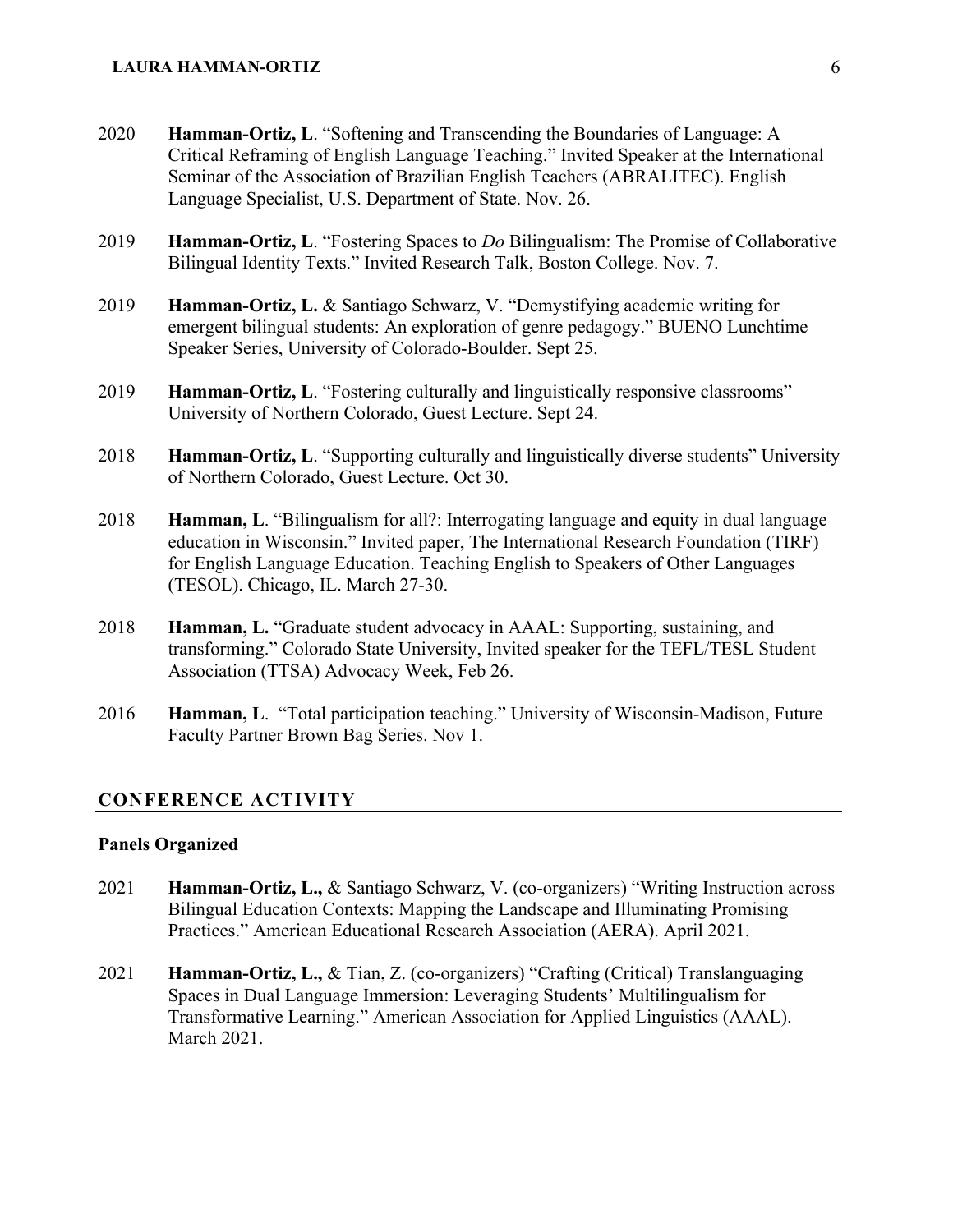- 2020 **Hamman-Ortiz, L.,** & Santiago Schwarz, V. (co-organizers). "Demystifying the Language of Schooling for Teachers of English Learners: The Promise of Systemic Functional Linguistics." Literacy Research Association (LRA). December 2020.
- 2020 **Hamman, L.,** (organizer), Palmer, D. (chair), Chaparro, S., de Jong, E., García-Mateus, S., Hardigree, C., Mortimer, K., Salerno, A., & Hernandez, O. (discussant). "Identity and Two-Way Bilingual Education: Considering Student Perspectives." American Educational Research Association (AERA). Accepted symposium; conference canceled due to COVID-19 pandemic.
- 2020 **Hamman, L.,** (co-organizer/co-chair), Palmer, D. (co-organizer/co-chair), Chaparro, S., de Jong, E., García-Mateus, S., Hardigree, C., Mortimer, K., Salerno, A., & Potowski, K. (discussant). "Identity and Two-Way Bilingual Education: Considering Student Perspectives." American Association for Applied Linguistics (AAAL). Accepted colloquium; conference canceled due to COVID-19 pandemic.
- 2019 **Hamman, L.** (chair/organizer), Abril-Gonzalez, P., Alvarez, A., Cervantes-Soon, C. (discussant), & Heiman, D. "Critically Engaged Educational Research: Leveraging Creative and Collaborative Pedagogies for Transformative Change." American Educational Research Association (AERA). Toronto, Ontario. April 5-9.
- 2018 **Hamman, L.** (chair/organizer), Baquedano-López, P., Bernstein, K., Kanno, Y., Kibler, A. (discussant), & Kleyn, T. "Negotiating Bi/Multilingual Identities in and across Diverse Sociolinguistic Spaces." American Educational Research Association (AERA). New York, NY. April 13-17.
- 2018 **Hamman, L.** (chair/organizer), Chaparro, S., Dorner, L., García-Mateus, S., Moon, J.-M, & Potowski, K. (discussant). "Bilingualism for All?: Challenges and Opportunities in Two-Way Immersion." American Association of Applied Linguistics (AAAL). Chicago, IL. March 24-27.
- 2016 **Hamman, L.** (chair/organizer), Hawkins, M. (presenter/discussant), Manley, R., & Rui, L. "Technology, Globalization, and ELLs: Fostering Students' Critical Cosmopolitanism." Teaching English to Speakers of Other Languages (TESOL). Chicago, IL. April 5-8.

# **Papers Presented**

- 2021 **Hamman-Ortiz, L**., Santiago Schwarz, V., Snow Balderas, M.B., Hamm-Rodríguez, M., Stillman, J., & Gort, M. "Centering writing instruction for emergent bilinguals in an era of accountability: Challenges and possibilities for teacher agency and learning." American Educational Research Association (AERA). April 2021.
- 2021 **Hamman-Ortiz, L. "**Fostering Spaces to Do Bilingualism in Two-Way Bilingual Programs: Envisioning a Critical Translanguaging Space." American Association for Applied Linguistics (AAAL). March 2021.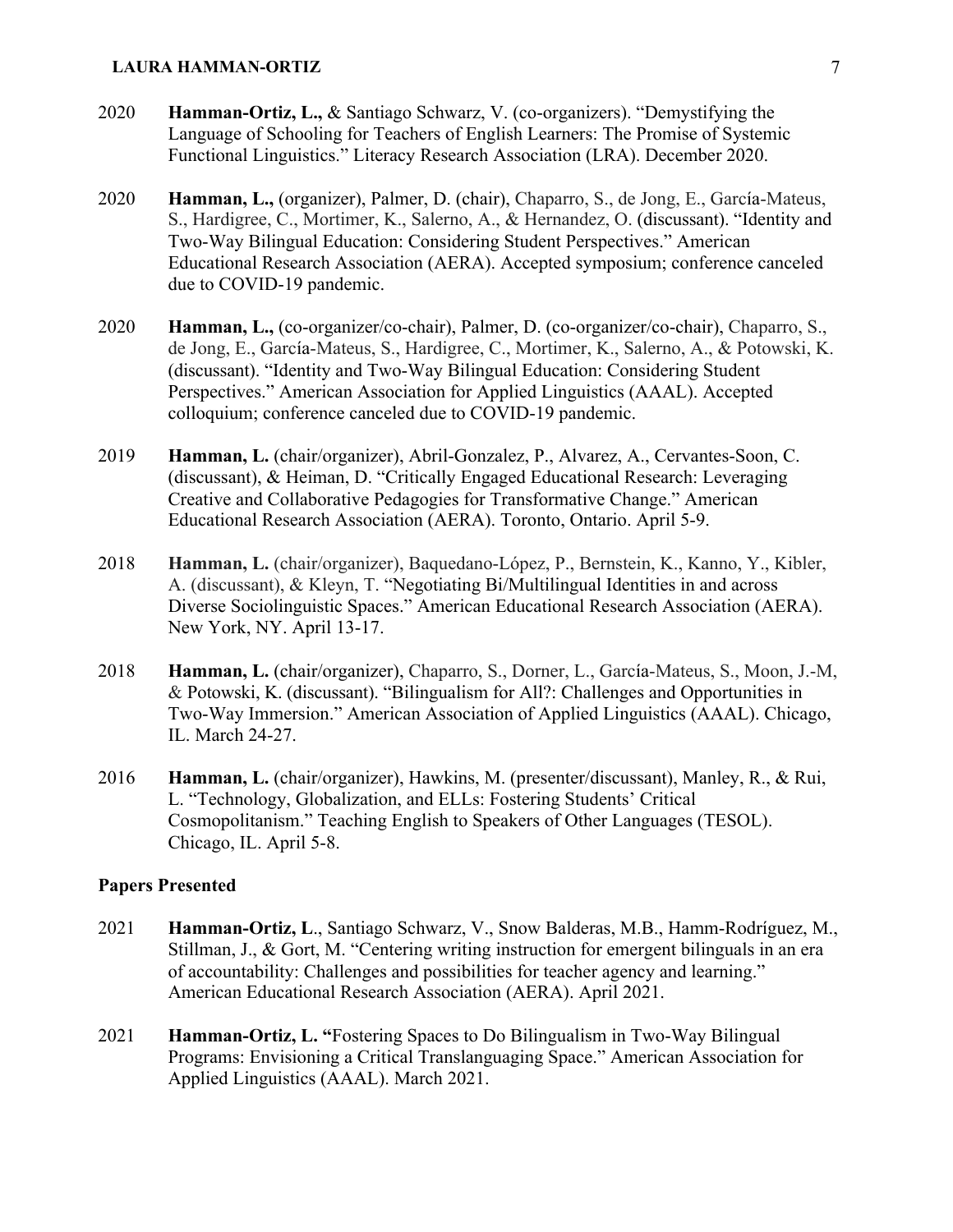- 2020 **Hamman-Ortiz, L.,** Santiago Schwarz, V., Hamm-Rodriguez, M., & Gort, M. "Engaging Elementary Bilingual Teachers in Mediated SFL Praxis: A Case Study." Literacy Research Association (LRA). December 2020.
- 2020 **Hamman, L.,** "Becoming Bilingual in Two-Way Immersion: Patterns of Investment in a Second-Grade Classroom." American Educational Research Association (AERA). Accepted paper; conference canceled due to COVID-19 pandemic.
- 2020 **Hamman, L.,** "Becoming Bilingual in Two-Way Immersion: Patterns of Investment in a Second-Grade Classroom." American Association for Applied Linguistics (AAAL). Accepted paper; conference canceled due to COVID-19 pandemic.
- 2020 **Hamman-Ortiz, L.**, Sanchez, L., & Santiago Schwarz, V. "The Teaching and Learning Cycle: A genre-based approach to report writing." Colorado Association for Bilingual Education (CO-CABE). Boulder, CO. February 12-13.
- 2019 **Hamman-Ortiz, L**. "Envisioning a critical translanguaging space: Collaborative bilingual identity texts as research and pedagogy." Paper presented as part of symposium. American Educational Research Association (AERA). Toronto, Ontario. April 5-9.
- 2019 Santiago Schwarz, V., & **Hamman-Ortiz, L.** "SFL-informed writing instruction and its impact on student writing: A review of the literature." Paper presented as part of symposium: "The Genre and Language Features of Fourth Grade Opinion Writing: Instruction and Outcomes for Latinx Bilingual and English-speaking Students." American Association of Applied Linguistics (AAAL). Atlanta, GA. March 9-12.
- 2019 Santiago Schwarz, V. & **Hamman-Ortiz, L.** "Writing for success in school and beyond: The teaching and learning cycle." Colorado Association for Bilingual Education (CABE). Boulder, CO. February 6-7.
- 2018 **Hamman, L.** "Becoming bilingual in two-way immersion: Identities of promise and ideologies of difference." American Educational Research Association (AERA). New York, NY. April 13-17.
- 2018 **Hamman, L.** "Bilingualism for all?: Interrogating language and equity in dual language education in Wisconsin." Paper presented as part of symposium: "Shifts in practice: Supporting English learners in mainstream classrooms." Teaching English to Speakers of Other Languages (TESOL). Chicago, IL. March 27-30.
- 2018 **Hamman, L.** "Translanguaging in Two-Way Immersion: Considering the Impact of Flexible Language Practices in a Language Separationist Space" Paper presented as part of colloquium. American Association of Applied Linguistics (AAAL). Chicago, IL. March 24-27.
- 2017 Hagerman, D., **Hamman, L.,** & Shedrow, S., "How immigrant children conceptualize reading." Paper presented as part of symposium: "Understanding complexity in longitudinal data: Alternative lenses for theorizing the experiences of children in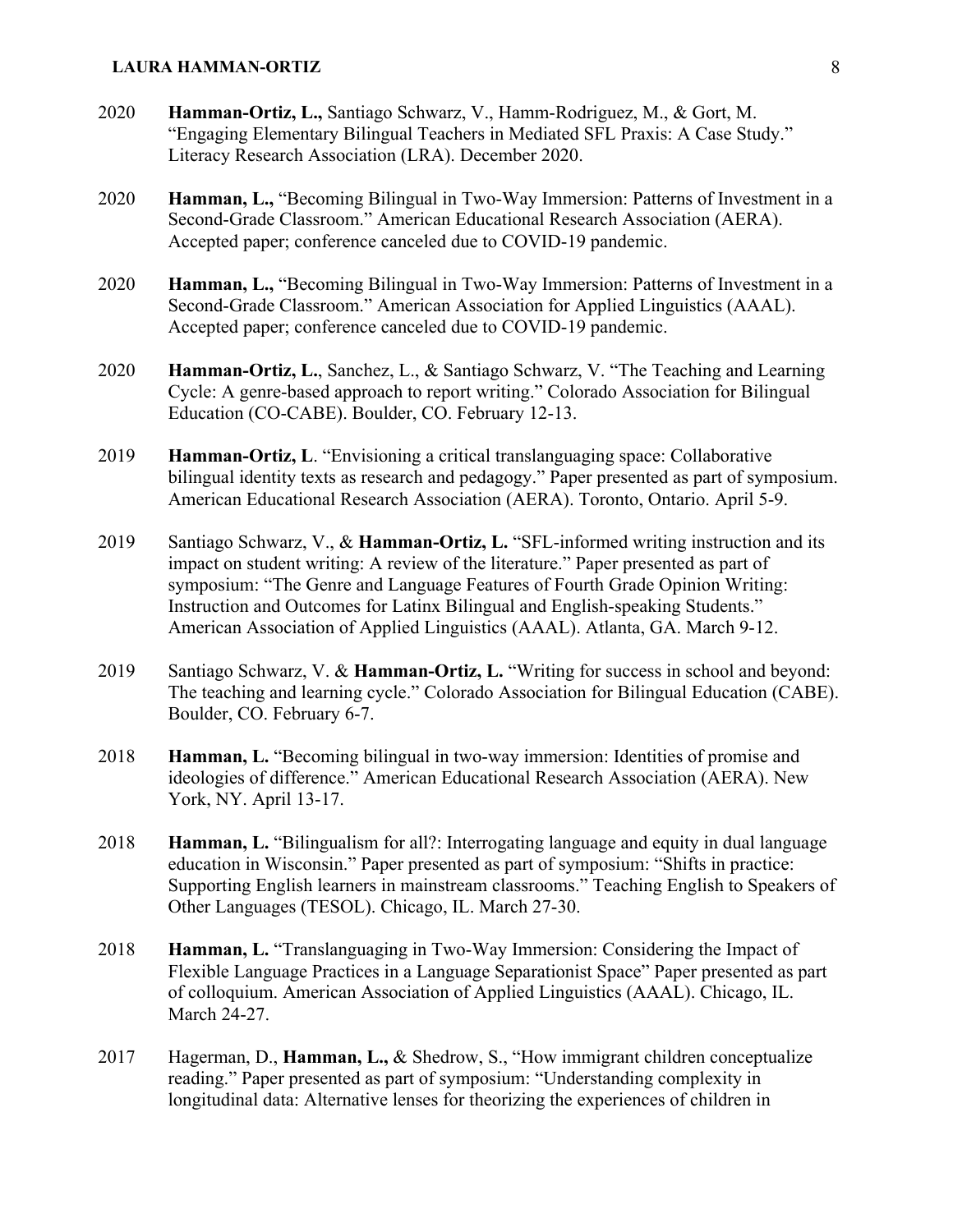immigrant families." Literacy Research Association (LRA). Tampa, FL. November 29- December 2.

- 2017 **Hamman, L.** "Becoming bilingual in two-way immersion: Arts-based strategies for accessing students' perspectives." La Cosecha. Albuquerque, NM. November 1-4.
- 2017 **Hamman, L.** & Hagerman, D. "Timescales and time warps: Three cases of children in immigrant families." American Educational Research Association (AERA). San Antonio, TX. April 27-May 1.
- 2017 **Hamman, L.** & Martinez-Negrete, G. "Translanguaging and TESOL: Terms, issues, and future directions." Teachers of English as a Second Language (TESOL) in Seattle, WA. March 21-24.
- 2017 **Hamman, L.,** Hellenbrand, A., & Beck, E. "Theory into practice: A pedagogy of translanguaging in bilingual classrooms." Teachers of English as a Second Language (TESOL). Seattle, WA. March 21-24.
- 2017 **Hamman, L.** "'*Pero ellos me entienden*': A critical lens on language brokering in dual language classrooms." American Association of Applied Linguistics (AAAL). Portland, OR. March 18-21.
- 2017 **Hamman, L.** "Becoming bilingual in two-way immersion: Arts-based tools for tapping into students' perspectives" National Association for Bilingual Education (NABE). Dallas, TX. February 23-25.
- 2016 **Hamman, L.** "'*Uno, dos, tres, cambiamos al inglés*': Translanguaging and positioning in a bilingual classroom." American Association of Applied Linguistics (AAAL). Orlando, FL. April 9-12.
- 2016 **Hamman, L**. & Hagerman, D. "Leveling texts or leveling students: A longitudinal look at literate identities." American Educational Research Association (AERA). Washington, D.C. April 8-12.
- 2016 **Hamman, L.** "Digital media and critical reflection: Understanding pre-service teachers' experiences abroad." Teachers of English as a Second Language (TESOL). Baltimore, MD. April 5-8.
- 2016 **Hamman, L.** & Martinez-Negrete, G. "Making the familiar strange: Considering rich points and 'Big C' conversations in a collaborative qualitative research course." Comparative and International Education Society (CIES), Vancouver, CND. March 6-10.
- 2015 **Hamman, L.** & Shedrow, S. "Identities in the 'warp zone': ELLs' conceptions of literacy. Literacy Research Association (LRA). Carlsbad, CA. December 2-5.
- 2015 Papoi, K., Quast, E., **Hamman, L.,** Shedrow, S., Ward, B., Compton-Lilly, C. "The longitudinal experience: A hands-on look at a ten-year qualitative study of immigrant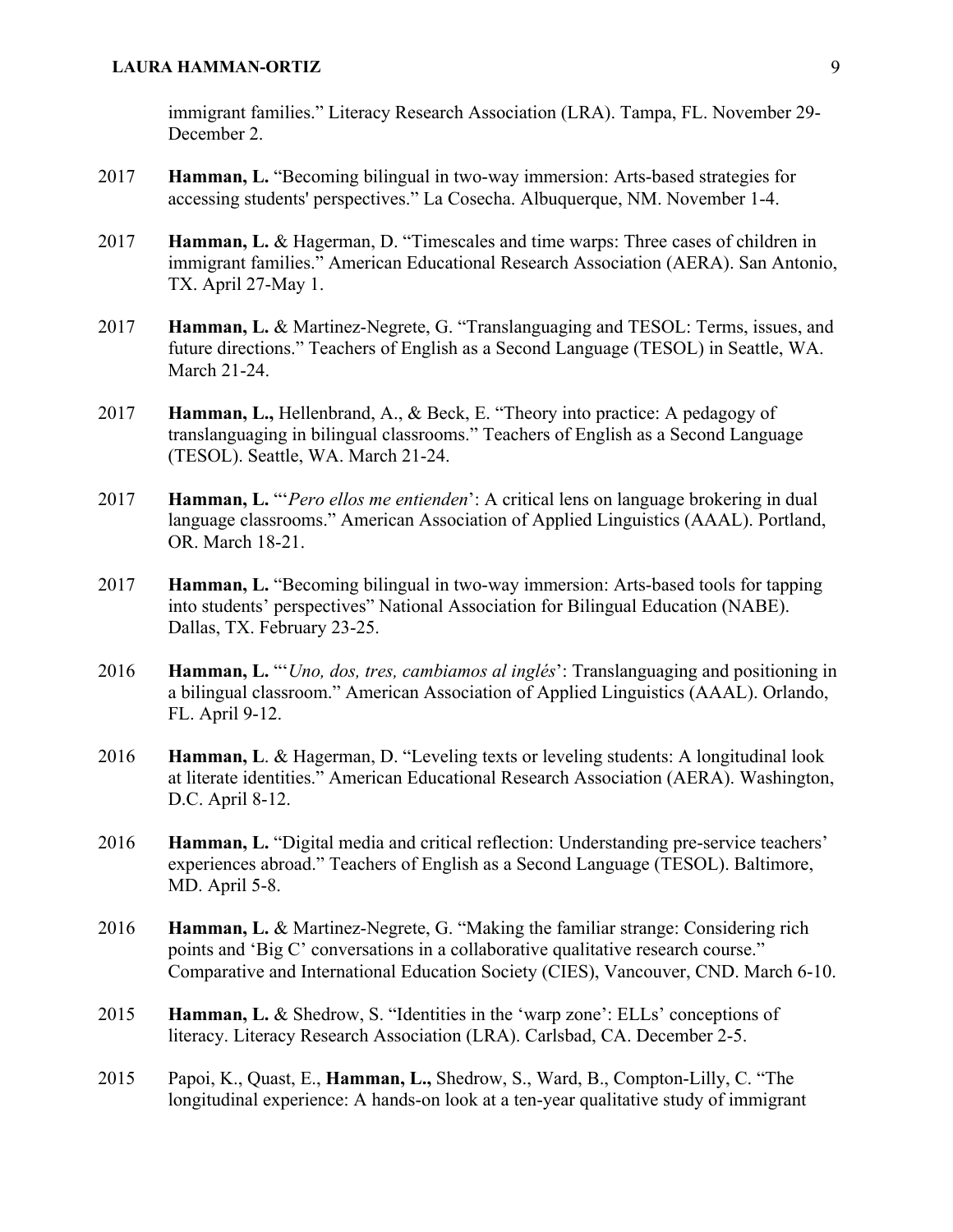children's literacy and identity practices." Literacy Research Association (LRA). Carlsbad, CA. December 2-5.

- 2015 **Hamman, L.** "Move beyond paper-based assessments: Using digital narratives to measure student learning." Teachers of English as a Second Language (TESOL). Toronto, CND. March 25-28.
- 2015 **Hamman, L.** & Li, R. "Storytelling in the 21st century: Creating digital stories with iMovie." Teachers of English as a Second Language (TESOL). Toronto, CND. March 25-28.
- 2014 Compton-Lilly, C., Papoi, K., Venegas, P., **Hamman, L.,** Schwebenbaur, B. "Identity construction for young immigrant children: Considering gender, language practices, and multimodalities*.*" National Council of Teachers of English (NCTE). Washington, D.C. November 20-25.
- 2014 Aguinaga, A., Gonzalez Ben, A., **Hamman, L.,** Lindemann, A., & Wong, L. "Crossroads of pink cobblestone around the ivory tower: Female students reflect on their career journey*.*" International Congress of Qualitative Inquiry (ICQI). Champaign-Urbana, IL. May 21-24.

# **RESEARCH EXPERIENCE**

| 2018-2021 | Demystifying the Genres of Schooling: Engaging Elementary Bilingual Teachers<br>and Learners in Genre-Pedagogy Study and Practice (role: co-PI). PI: Millie Gort,<br>University of Colorado-Boulder |
|-----------|-----------------------------------------------------------------------------------------------------------------------------------------------------------------------------------------------------|
| 2017-2018 | Teachers' Conceptions of Language Proficiency in the Writing of Emergent<br>Bilinguals (role: co-investigator). PI: Mariana Castro, University of Wisconsin-<br>Madison.                            |
| 2016-2017 | Reframing the Language Separation Debate: Language, Identity, and Ideology in<br>Two-Way Immersion (dissertation study)                                                                             |
| 2014-2017 | Immigrant Families' Literacy & Identity Development Over Time & Space (role:<br>case study lead). PI: Cathy Compton-Lilly, University of Wisconsin-Madison                                          |
| 2016      | Language and Literacy Practices in Mexican Bilingual Classrooms (self-directed<br>pilot study). PI: Margaret Hawkins, University of Wisconsin-Madison                                               |
| 2015      | Languaging and Positioning within Dual Language Immersion (self-directed<br>pilot study). PI: Margaret Hawkins, University of Wisconsin-Madison                                                     |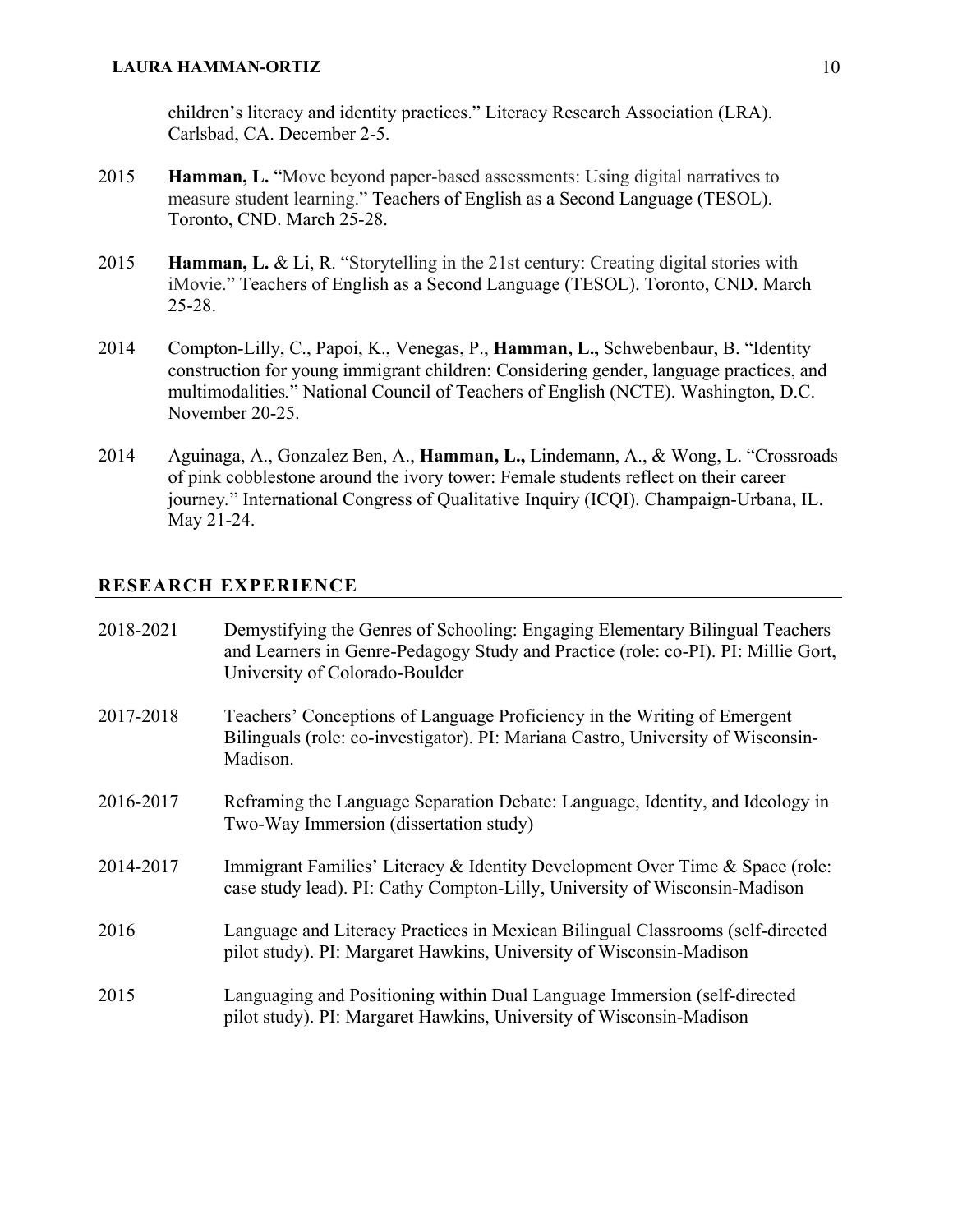## **UNIVERSITY TEACHING EXPERIENCE**

## **University of Northern Colorado**

*B.A. Elementary Education with CLD Endorsement* Approaches to Content Literacies for Diverse Learners (Fall 2021) Methods and Approaches to ESL/EFL (Fall 2021)

# **University of Notre Dame**

*Graduate-Level English as a New Language Licensure Program* Foundations for Teaching Second Language Learners (Summer 2016, 2017, 2018, 2019, 2020, 2021) Language Immersion in a Foreign Country (Fall 2017, Fall 2018)

#### **University of Colorado-Boulder**

*M.Ed. Educational Equity and Cultural Diversity* Research Issues in Bilingual Education (Spring 2020)

# **University of Wisconsin-Madison**

*B.A. Elementary Education with ESL/Bilingual Endorsement* Language Use & Acquisition in Early Childhood (Spring 2017) Methods of Teaching Young English Learners (Spring 2014, Spring 2016, Fall 2016) ESL/Bilingual Methods (Fall 2015) The Language of Schooling (Fall 2014)

*M.S. with ESL/Bilingual Endorsement* (Teaching Assistant and Instructional Coach) Literacies and Advanced Methods in Teaching English as a Second Language (Spring 2014, 2015, 2016, 2017) Learning Second Languages (Fall 2013, 2014, 2015, 2016)

## **La Universidad del Sagrado Corazón (San Juan, Puerto Rico)**

*Online Graduate-Level ENL Licensure Program* Contrastive Analysis of English and Spanish (Summer 2013) Cross-Cultural Approaches to Learning (Spring 2013) Teaching English as a Second Language (Fall 2012)

## **PROFESSIONAL DEVELOPMENT FOR IN-SERVICE TEACHERS**

- 2021 "Enriching Students' Academic Writing in Dual Language Education." Professional development workshop for Omaha Dual Language Academy. Aug 13.
- 2021 "Bilingualism in Translation: Cultivating Cross-Linguistic Learning through Collaborative Bilingual Texts." Summer Academy. Two-Way Immersion Network of Catholic Schools (TWIN-CS). Boston College. June 22.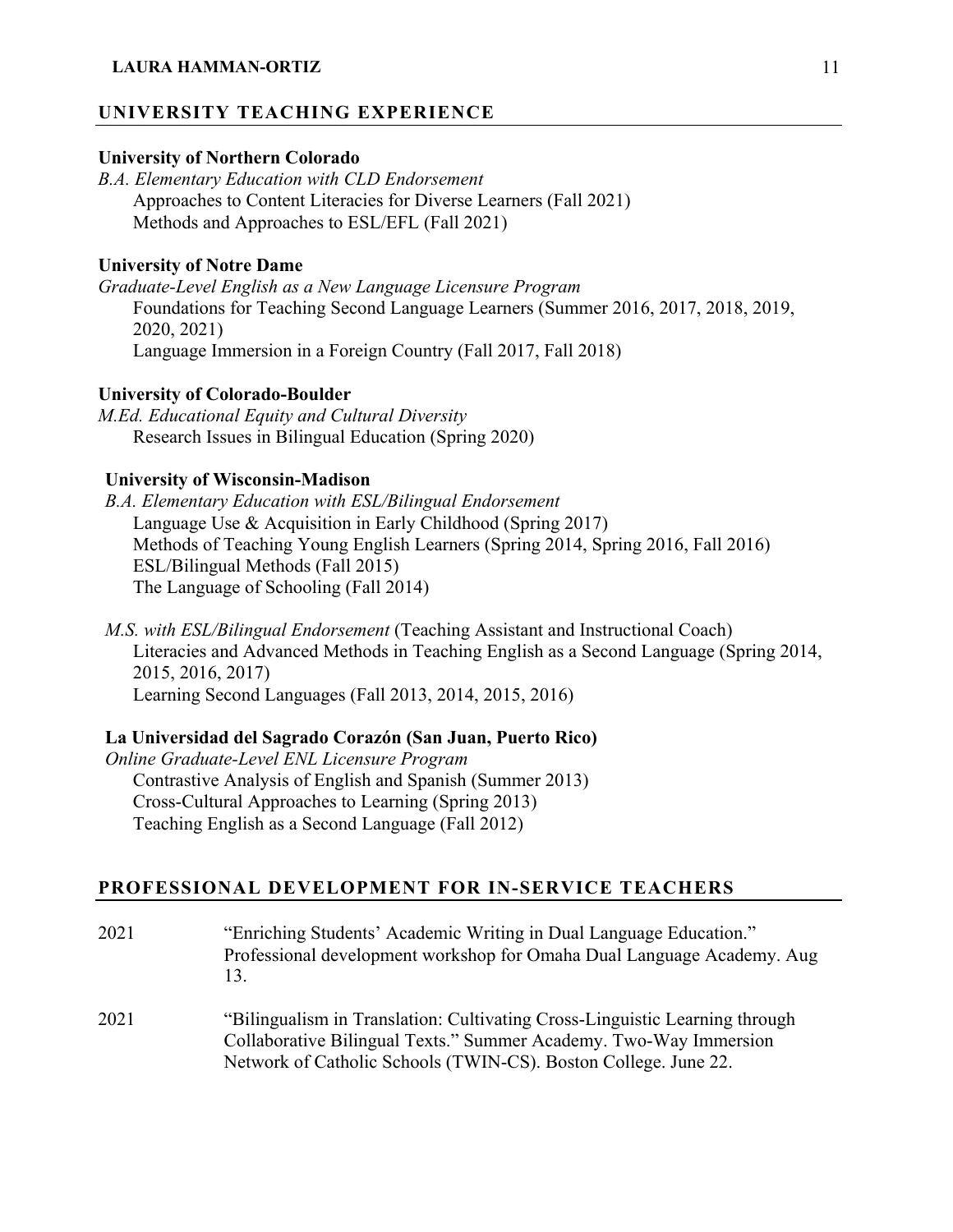| 2021 | "Centering Language in Writing Instruction for Bilingual Learners: An SFL<br>Genre Approach to Reports." Summer Bilingual Writing Institute delivered as<br>part of research project "Demystifying the Genres of Schooling: Engaging<br>Elementary Bilingual Teachers and Learners in Genre-Pedagogy Study and<br>Practice" at the University of Colorado-Boulder. June 1-18. |
|------|-------------------------------------------------------------------------------------------------------------------------------------------------------------------------------------------------------------------------------------------------------------------------------------------------------------------------------------------------------------------------------|
| 2021 | "Supporting Emergent Bilinguals in the Mainstream Classroom: Foundations and<br>Literacy Learning" English as a New Language Program, University of Notre<br>Dame. Professional development workshops for St. James Catholic School,<br>Denver, CO. Feb. 26.                                                                                                                  |
| 2020 | "Cultivating and sustaining a dual language program." English as a New<br>Language Program, University of Notre Dame. Virtual professional development<br>modules for Saint George College, Santiago, Chile. Dec 1-31.                                                                                                                                                        |
| 2020 | "Demystifying academic writing for English learners: A genre-based approach."<br>English as a New Language Program, University of Notre Dame. Professional<br>development workshops for St. James Catholic School, Denver, CO. August 20.                                                                                                                                     |
| 2020 | "More than 'Sponges': Cultivating TWI Students' Bilingual Identities." Summer<br>Academy. Two-Way Immersion Network of Catholic Schools (TWIN-CS).<br>Boston College. June 29.                                                                                                                                                                                                |
| 2020 | "Writing fictional narratives: A genre-based approach" Denver Public Schools,<br>Denver, CO. Summer Writing Institute delivered as part of research project<br>"Improving Writing Instruction for Colorado English Learners" at the University<br>of Colorado-Boulder. June 3-July 2.                                                                                         |
| 2019 | "Strengthening academic language through content instruction." English as a New<br>Language Program, University of Notre Dame. Professional development<br>workshop for Saint George College, Santiago, Chile. December 16-18.                                                                                                                                                |
| 2019 | "Genre-based writing instruction: The report genre." Professional development<br>workshop delivered to Denver Public School teachers as part of research project<br>"Improving Writing Instruction for Colorado English Learners" at the University<br>of Colorado-Boulder. November 2                                                                                        |
| 2019 | "Genre-based approaches to writing instruction: The report genre." Professional<br>development workshops delivered to Denver Public School teachers as part of<br>research project "Improving Writing Instruction for Colorado English Learners"<br>at the University of Colorado-Boulder. August 14-15.                                                                      |
| 2019 | "Genre-based approaches to writing instruction: The argument genre."<br>Professional development workshop delivered to Denver Public School teachers<br>as part of research project "Improving Writing Instruction for Colorado English<br>Learners" at the University of Colorado-Boulder. April 20.                                                                         |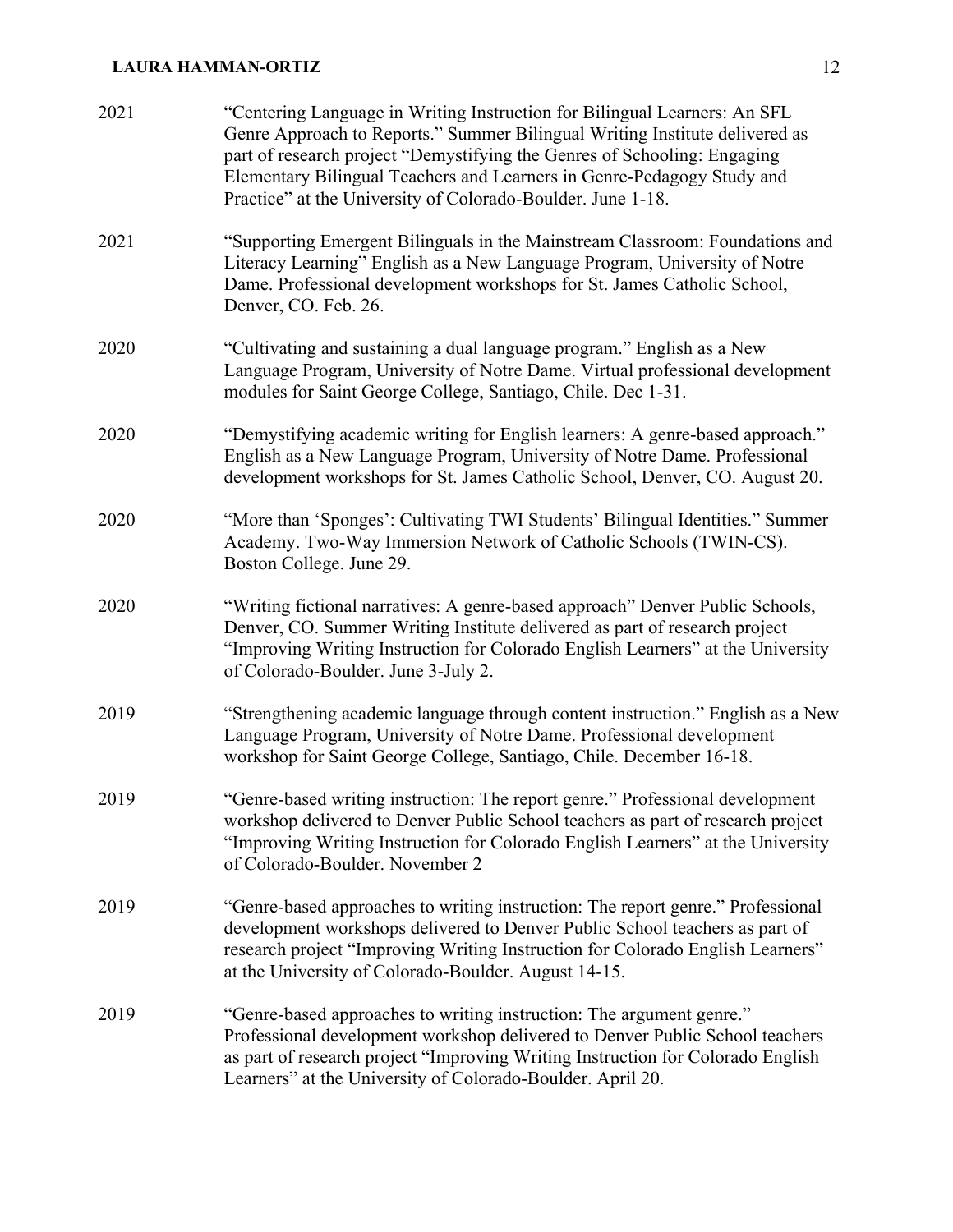| 2018-2019 | "Prepare the way: Celebrating and supporting English learners." English as a New<br>Language Program, University of Notre Dame. Professional development<br>workshops for the Archdiocese of Denver, CO. Aug. 22, Sept. 28, & May 10. |
|-----------|---------------------------------------------------------------------------------------------------------------------------------------------------------------------------------------------------------------------------------------|
| 2018      | "ENL Strategies in the Classroom." English as a New Language Program,<br>University of Notre Dame. Professional development workshop for the Diocese of<br>Knoxville, TN. March 7.                                                    |
| 2017      | "Celebrating and supporting emergent bilinguals in Catholic schools." English as<br>a New Language Program, University of Notre Dame. Professional development<br>workshops for the Diocese of Memphis, TN. June 1-3.                 |
| 2017      | "Teaching high school ELLs." English as a New Language Program, University<br>of Notre Dame. Professional development workshop for the Diocese of Seattle,<br>WA. March 10.                                                           |
| 2017      | "From science to social studies: How to teach ELLs across content areas."<br>English as a New Language Program, University of Notre Dame. Professional<br>development workshop for the Diocese of Seattle, WA. March 10.              |
| 2016      | "Writing scaffolds for English learners." English as a New Language Program,<br>University of Notre Dame. Professional development workshop for the Diocese of<br>Joliet, IL. March 4.                                                |

# **K-12 TEACHING EXPERIENCE**

| 2012-2013 | High School English Teacher<br>Muchin College Prep, Chicago, IL       |
|-----------|-----------------------------------------------------------------------|
| 2011-2012 | High School English Teacher<br>Villa Maria Academy, Santiago, Chile   |
| 2009-2010 | Second Grade English Teacher<br>Saint George College, Santiago, Chile |
| 2007-2009 | Second Grade Teacher<br>St. John Berchmans, San Antonio, TX           |

# **SERVICE**

# **National and International Organizations**

2021-present Membership Officer (elected), Second Language Research Special Interest Group, American Educational Research Association (AERA)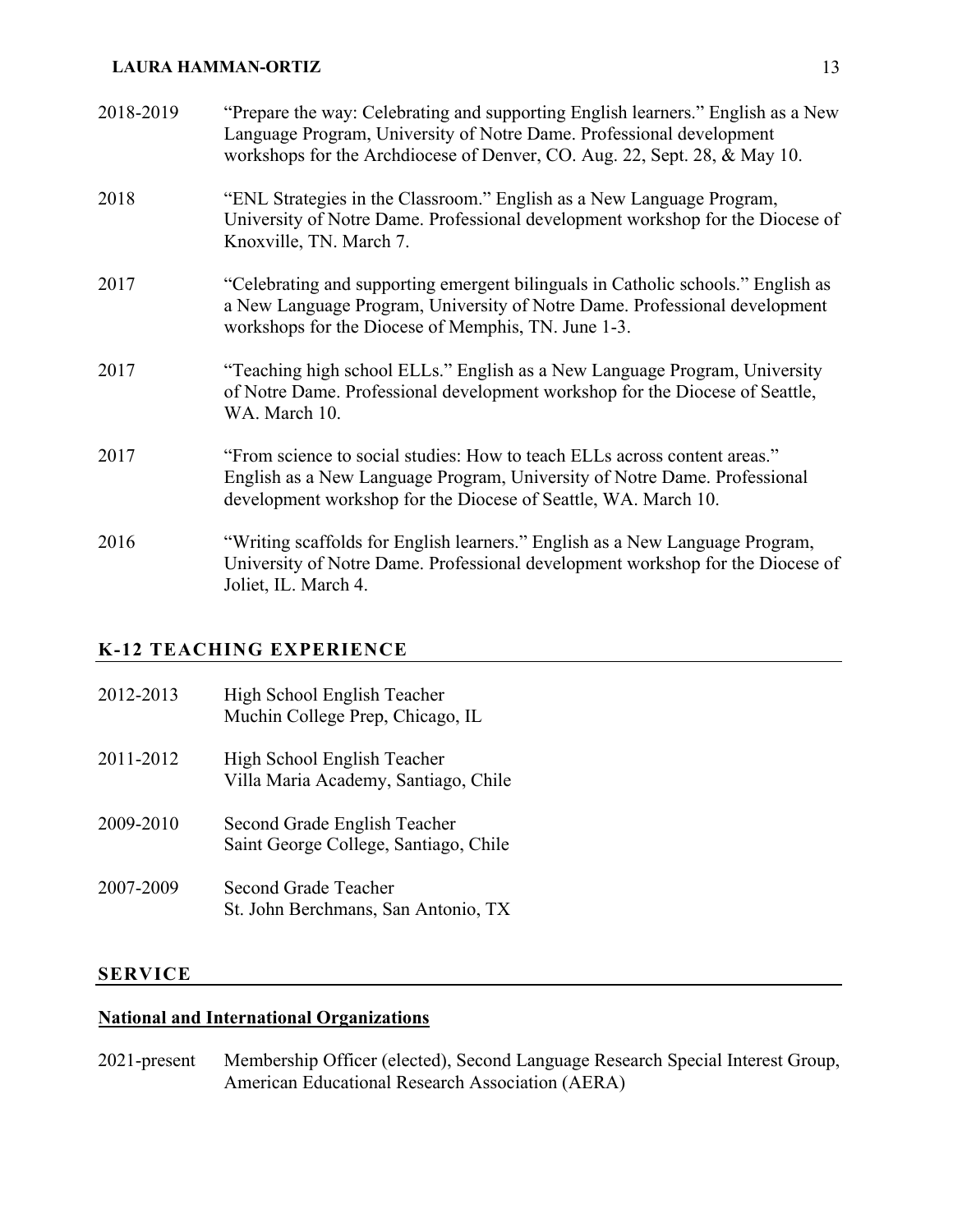| 2019-2021 | Chair (appointed), Newsletter Committee, Bilingual Education Research Special<br>Interest Group, American Educational Research Association (AERA) |
|-----------|---------------------------------------------------------------------------------------------------------------------------------------------------|
| 2018-2019 | Member (appointed), Mentoring Model Task Force, American Association for<br>Applied Linguistics (AAAL)                                            |
| 2017-2018 | Executive Council Representative (appointed), American Association for Applied<br>Linguistics (AAAL)                                              |
| 2017-2018 | Co-Chair (appointed), American Association for Applied Linguistics (AAAL)<br>Graduate Student Council Steering Committee                          |
| 2017-2018 | Secretary/Historian (elected), American Educational Research Association<br>(AERA) Graduate Student Council                                       |
| 2016-2017 | Secretary (appointed), American Association for Applied Linguistics (AAAL)<br>Graduate Student Council Steering Committee                         |
| 2016-2017 | Newsletter Editor (appointed), American Association for Applied Linguistics<br>(AAAL) Graduate Student Council                                    |

# **Service to Department/University**

| $2021$ -present | Coordinator, Undergraduate Culturally and Linguistically Diverse (CLD)<br>Education Endorsement Program, School of Teacher Education, University of<br>Northern Colorado |
|-----------------|--------------------------------------------------------------------------------------------------------------------------------------------------------------------------|
| $2021$ -present | Diversity, Equity, and Inclusion Committee, College of Education and Behavioral<br>Sciences, University of Northern Colorado                                             |
| 2018-2020       | Elementary Teacher Education Committee, School of Education, University of<br>Colorado-Boulder                                                                           |
| 2016-2017       | Graduate Student Representative, Graduate Programs Committee, Department of<br>Curriculum & Instruction, University of Wisconsin-Madison                                 |
| 2016-2017       | Organizer, TEACH Academy Future Faculty Partner Brownbag Sessions,<br>University of Wisconsin-Madison                                                                    |
| 2015-2017       | Graduate Student Mentor, Department of Curriculum & Instruction, University of<br>Wisconsin-Madison                                                                      |
| 2015-2016       | Chair, Graduate Student Orientation Committee, Department of Curriculum &<br>Instruction, University of Wisconsin-Madison                                                |
| 2015-2016       | Partner School Network/Wisconsin Center for Educational Research (WCER)<br>Research & Evaluation Fellow, University of Wisconsin-Madison                                 |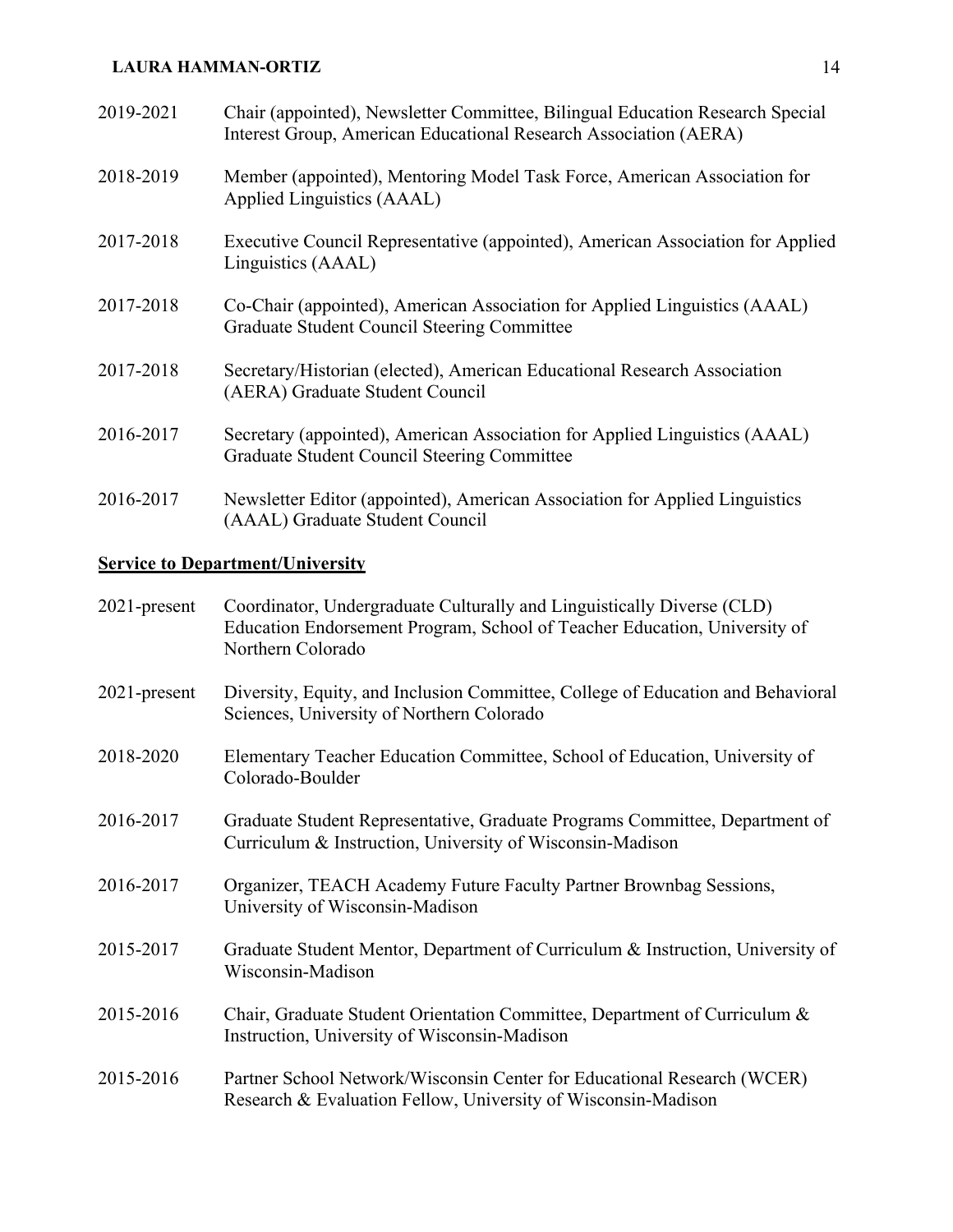2014 Graduate Student Orientation Committee, Department of Curriculum & Instruction, University of Wisconsin-Madison

## **Referred Journal Reviewer**

| 2019-present | Journal of Literacy Research      |
|--------------|-----------------------------------|
| 2019-present | <b>TESOL</b> Quarterly            |
| 2018-present | <b>Bilingual Research Journal</b> |
| 2018-present | Language and Education            |

#### **Conference Proposal Reviewer**

American Association of Applied Linguistics (AAAL) Language, Culture, Socialization, and Pragmatics (LCS) Bilingual, Immersion, Heritage, and Language Minority Education (BIH) Educational Linguistics (EDU)

American Educational Research Association (AERA) Division G Bilingual Education Research SIG Language and Social Processes SIG Second Language Research SIG

# **LANGUAGES**

**English** (native), **Spanish** (fluent), **Portuguese** (basic)

# **PROFESSIONAL AFFILIATIONS**

American Association of Applied Linguistics (AAAL) American Educational Research Association (AERA) Colorado Association for Bilingual Education (CO-CABE) Literacy Research Association (LRA) National Association for Bilingual Education (NABE) Teachers of English to Speakers of Other Languages (TESOL)

# **REFERENCES**

Dr. Mileidis Gort, Professor, University of Colorado-Boulder Email: Mileidis.Gort@colorado.edu Phone: 1-786-390-4799

Dr. Maggie Hawkins, Professor, University of Wisconsin-Madison Email: mhawkins@education.wisc.edu